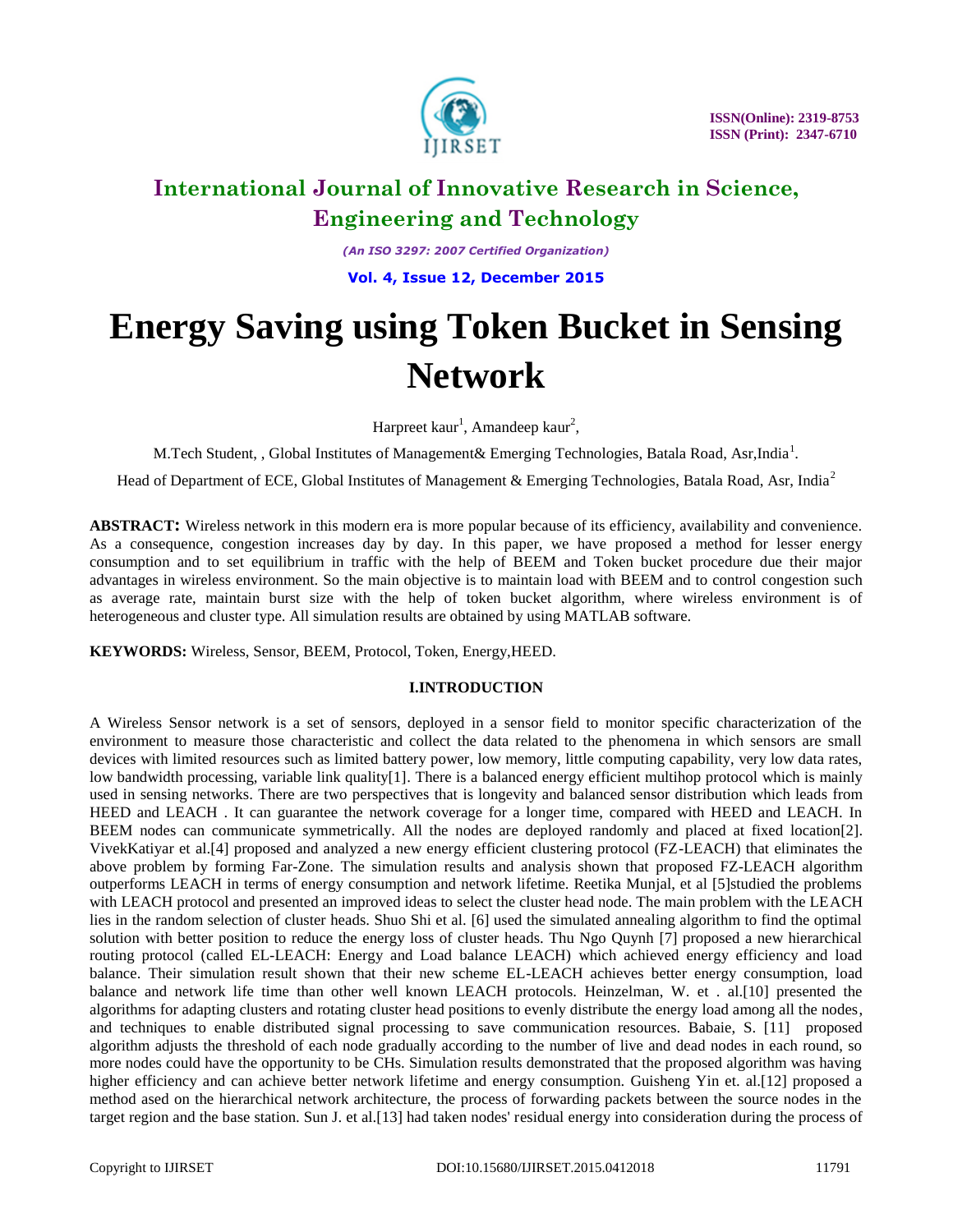

*(An ISO 3297: 2007 Certified Organization)*

### **Vol. 4, Issue 12, December 2015**

cluster heads being elected. The constraint threshold of distance was used to optimize cluster scheme. Furthermore, it was also constructed the routing tree based on cluster heads' weight.

### **II.TOKEN BUCKET ALGORITHM**

M.M. Islam [8] presented an extended Stable Election Protocol (SEP) algorithm for cluster head selection in a hierarchically clustered heterogeneous network to reorganize the network topology and energy efficiently. This was not able to work with BEEM protocol. So token bucket is integrated with BEEM [3] that allows the output rate to vary, depending on the size of the burst. Lu, Y., Zhang et. al[9] proposed a method to change the node's threshold function to prolong the network's lifetime and realize the balance of energy in network. The simulation results indicate that the new protocol can prolong network's life time and balance energy consumption of nodes. But this method is quite similar with leaky bucket method but this technique focus on coming packets size and having queue to hold token until next second.Token is a unit or fixed number of bytes or single packet of fixed Size.We assume a token = a unit byte The figure 1 represent procedure and need of this method step by step.



Figure 1: Token Bucket Algorithm

The token bucket algorithm can be conceptually understood as follows:

- A token is added to the bucket every  $1/r$  second.
- The bucket can hold at the most b tokens. If a token arrives when the bucket is full, it is discarded.
- When a packet (network layer [PDU\)](https://en.wikipedia.org/wiki/Protocol_data_unit) of n bytes arrives, n tokens are removed from the bucket, and the packet is sent to the network.
- If fewer than n tokens are available, no tokens are removed from the bucket, and the packet is considered to be nonconformant.

In this article we will study proposed method in  $3<sup>rd</sup>$  section and then there are simulation results to prove our best outcome in  $4<sup>th</sup>$  section. During  $5<sup>th</sup>$  section, we have compared our results with BEEM without Token method. Hence, Conclusion and future trend are presented at the last section.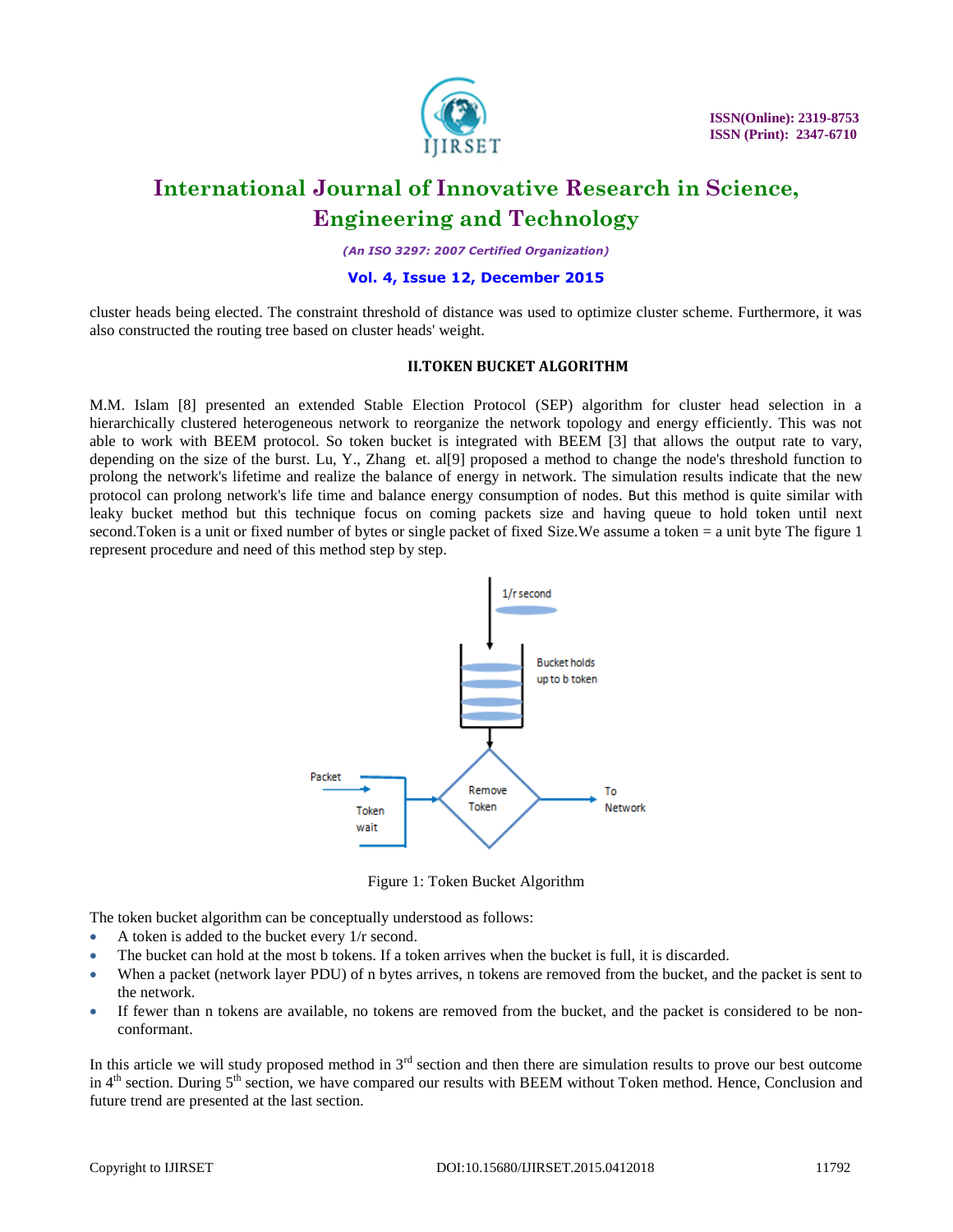

*(An ISO 3297: 2007 Certified Organization)*

### **Vol. 4, Issue 12, December 2015**

### **III.PROPOSED METHOD**

We have proposed a method for lesser energy consumption and to set equilibrium in traffic with the help of BEEM and Token bucket procedure due their major advantages in wireless environment.



Figure 2: Proposed Method

- Wireless sensor network is of two types: Homogenous and heterogeneous. In our proposed method heterogeneous type is used where all nodes work independently in a cluster.
- Energy efficiency and to balance load are two main goals which are controlled by using BEEM.
- Token bucket is used to average rate and burst size in case of heavy traffic

### **IV.SIMULATION RESULTS AND DISCUSSION**

In this article we have observed that BEEM protocol in wireless network stands with dynamite performance. Where BEEM is responsible for load balance and token bucket helps to control congestion in path.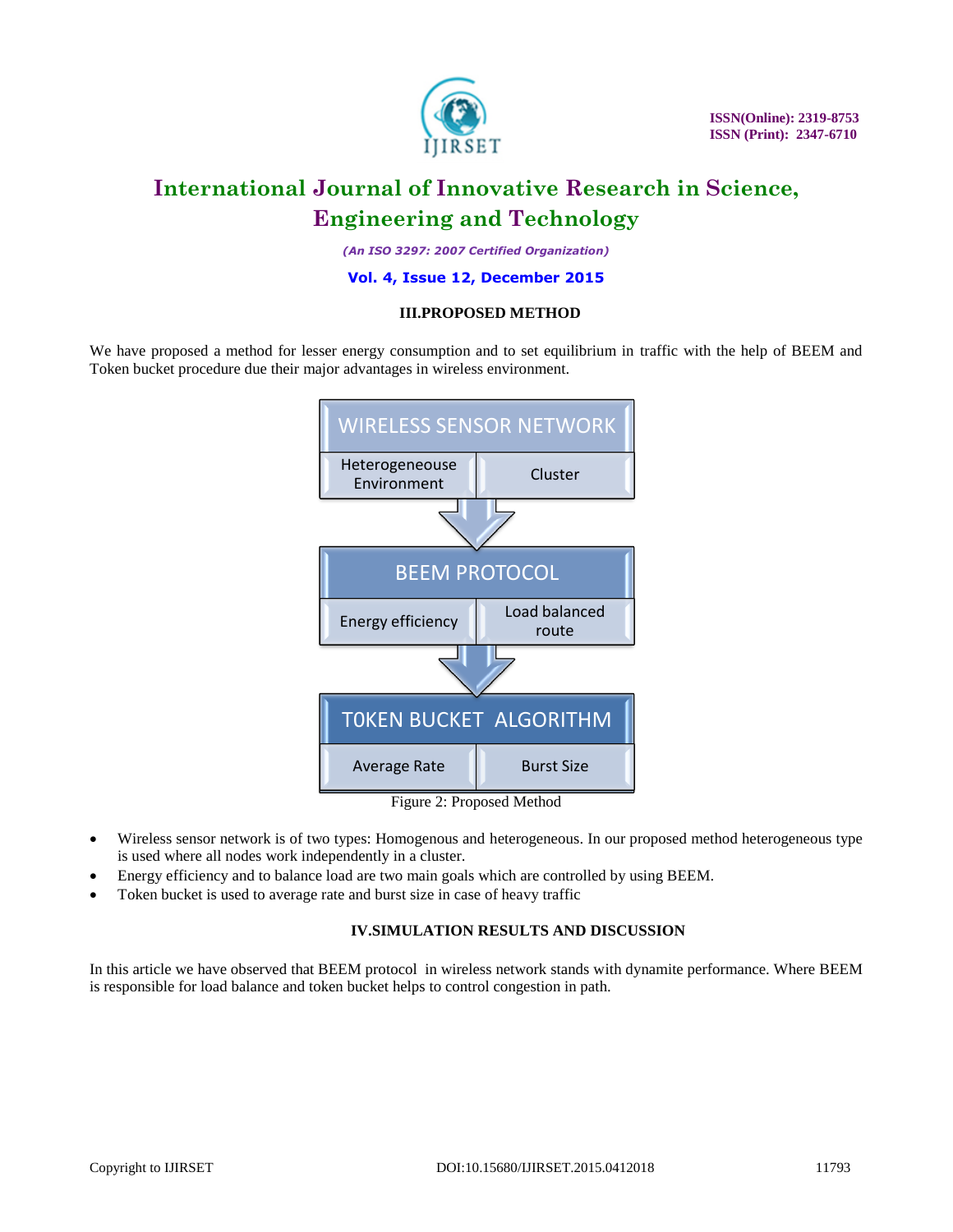

*(An ISO 3297: 2007 Certified Organization)*

**Vol. 4, Issue 12, December 2015**



Figure 3: Dead nodes



Figure 4 : Current scenario

This figure 3 and 4 are showing all dead nodes and 100\*100 sensor area is taken into consideration. Where red small diamonds are representing dead nodes, big diamond shows mobile sink, circle is for nodes which are with token, plus sign represents advance nodes, blue and purple circle shows cluster head , star is to represent root cluster head which has global token.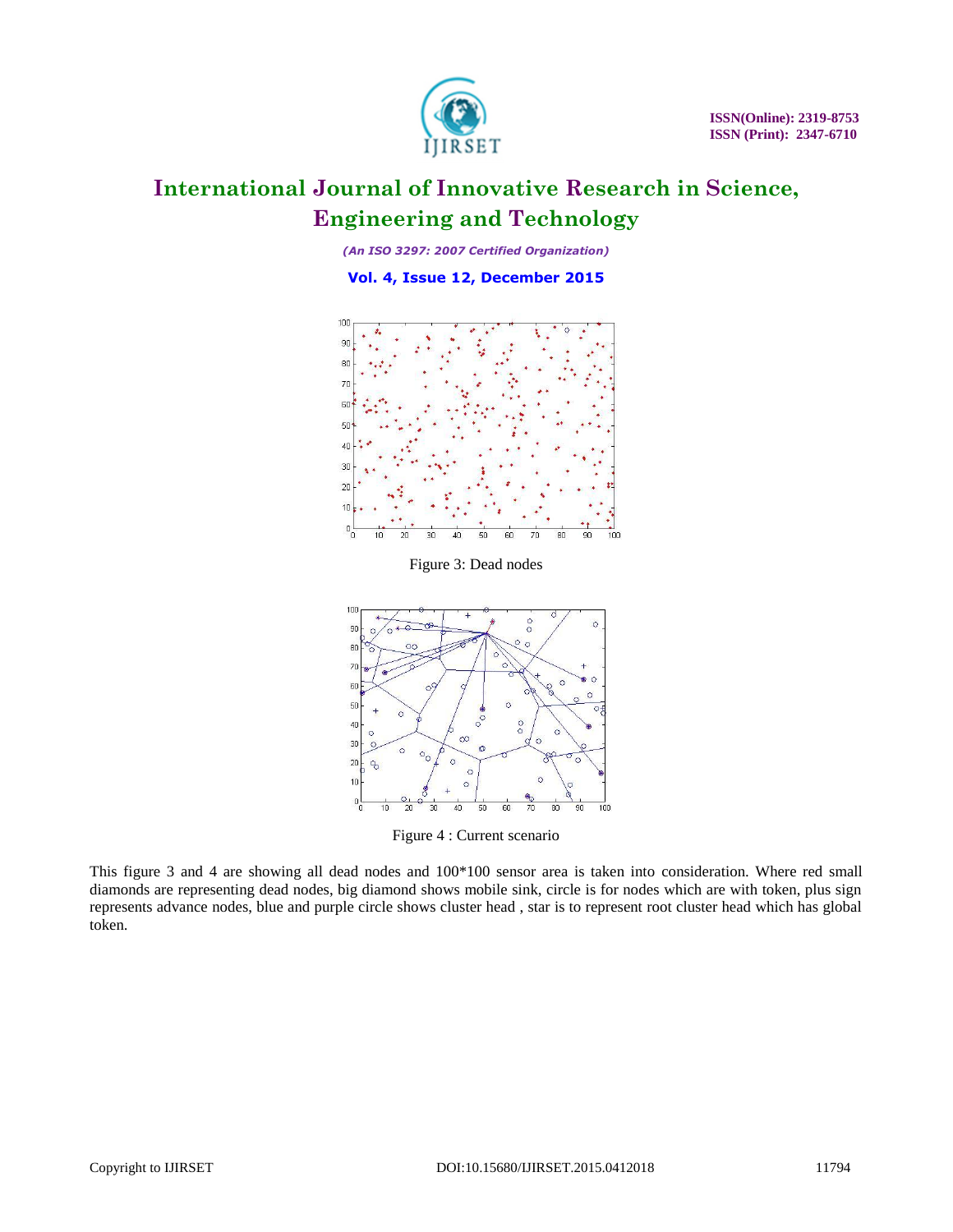

*(An ISO 3297: 2007 Certified Organization)*

**Vol. 4, Issue 12, December 2015**



Figure 5 : Packets send to base station

In this figure 5, maximum 1400 packets are sent to base station during 67 rounds. It means that at every round 10 packets are increasing.



This figure 6 shows that 260 packest are sent to cluster head till 68 rounds where in 40 rounds, packets are full and after that they are deploying at high speed.



Figure 7 : Total Dead nodes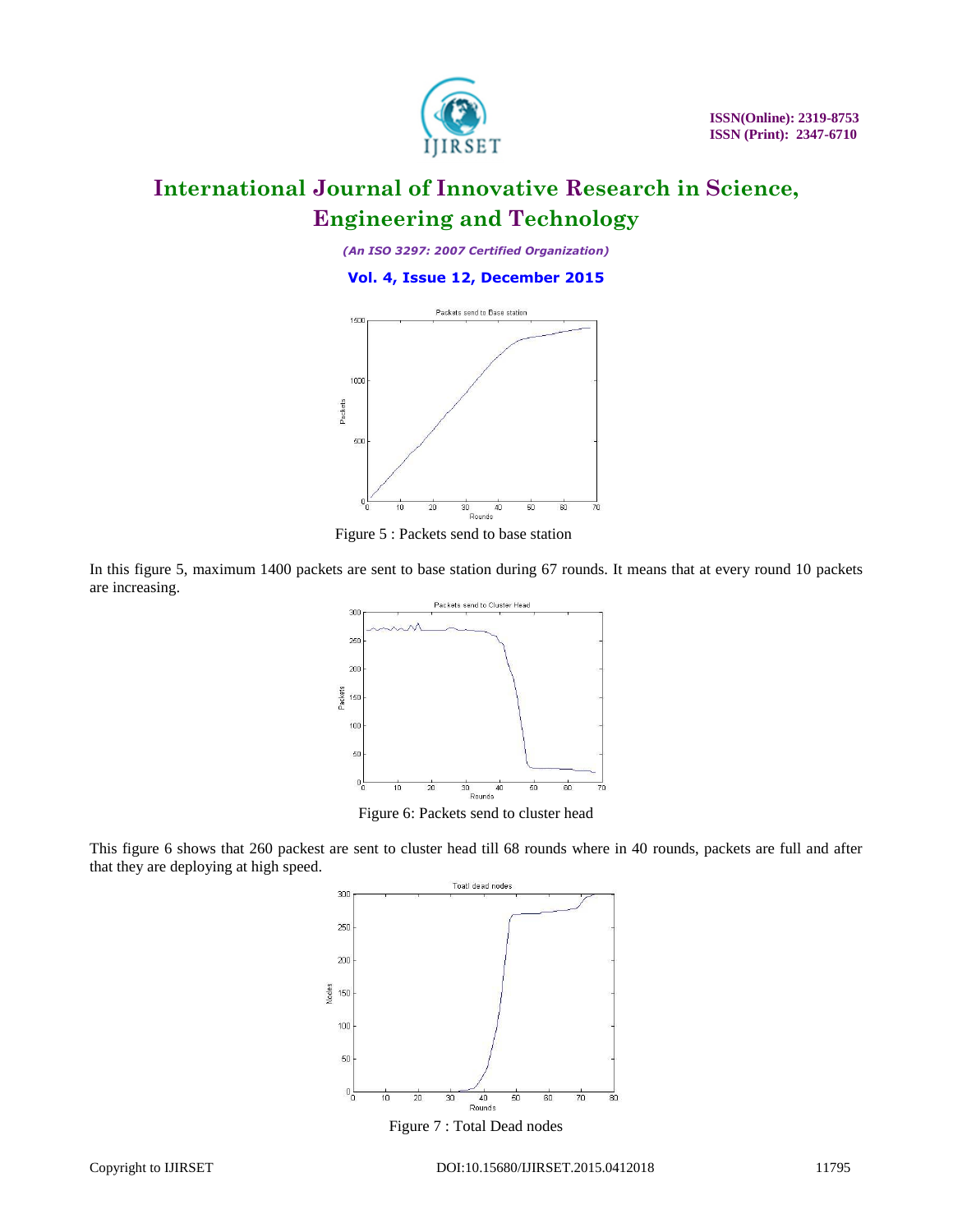

*(An ISO 3297: 2007 Certified Organization)*

### **Vol. 4, Issue 12, December 2015**

In figure 7, First dead note is happened in 32 rounds and last dead note is at 74 rounds.

### **V. COMPARATIVE ANALYSIS**

From previous work , it is evident that BEEM cannot work efficiently without Token as shown in figure 8. Furthermore when it is integrated with token method, its performance increased. In figure 9, we can see that in more load and congestion, this method create balance in network.



Figure 8 : BEEM without Token Bucket Algorithm



Figure 9 : BEEM with Token Bucket Algorithm

### **VI.CONCLUSION AND FUTURE TREND**

It can be concluded at the end that our proposed method in wireless network performs very well. It is evident from simulation results and comparison, our work proven to be best than working without token in terms of energy consumption, congestion control and load balance. When it is integrated with token method, its performance increased. Packets sent to either base station or cluster head, increased in every round. Thus in future, more parametric analysis can be added to show better domino effect of this practice.